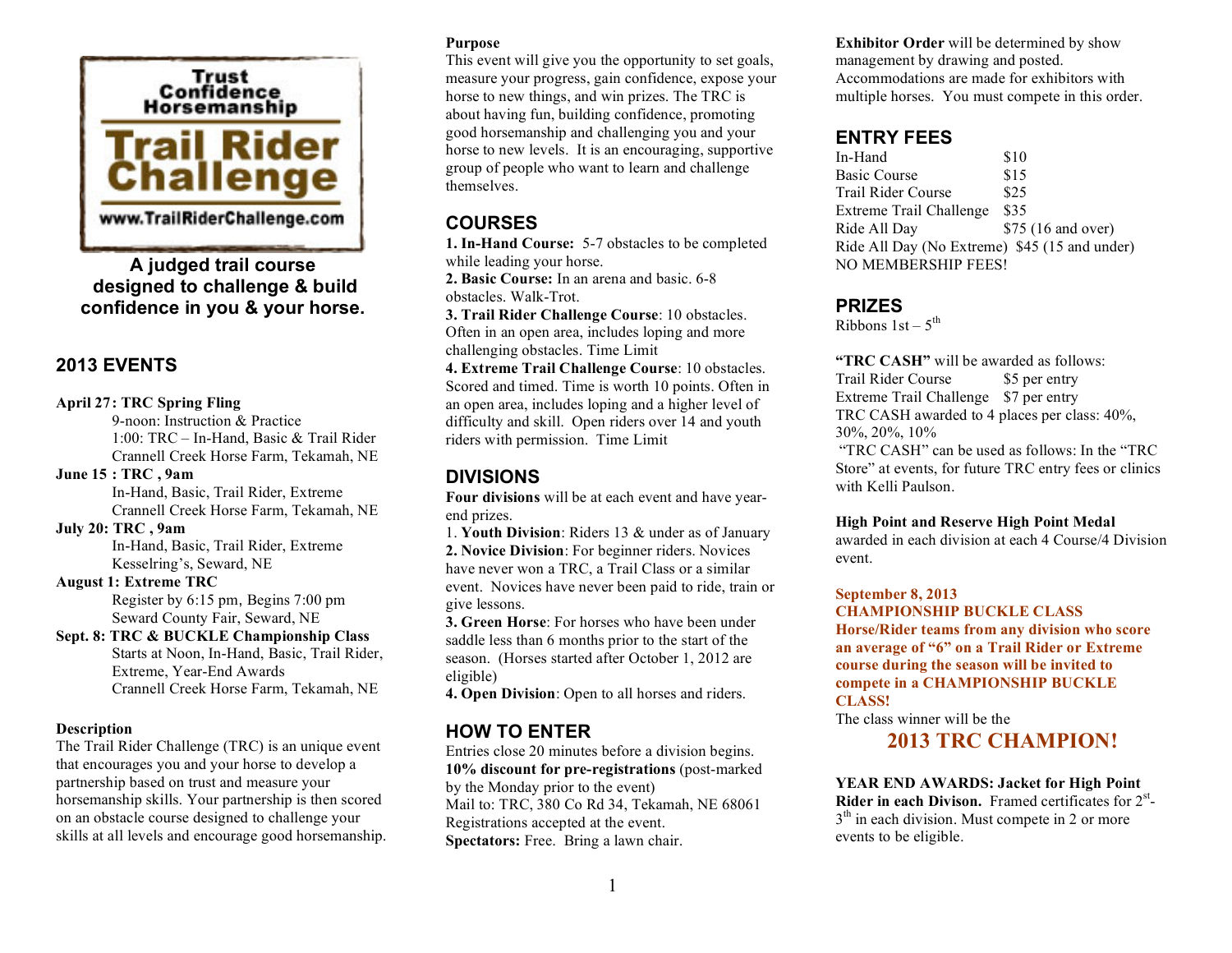# **OBSTACLES**

Most obstacles will come from this list. Show management has the right to be creative.

### **TYPICAL OBSTACLES:**

1. GATE - Opening, passing through and closing 2. CROSSING OBSTACLE – logs, bridge, tettertotter, water, ditch, or tarp 3. DRAGGING OBSTACLE – log, tire, pallet 4. ROPE A STATIONARY STEER 5. LOADING INTO A TRAILER 6. REMOVE, CARRY AND REPLACE AN ITEM 7. BACK thru &/or around obstacles or up/down hill 8. SIDEPASS over a single pole or poles. 9. JUMP – Lope or trot over a small jump 10. MAILBOX 11. THROUGH – Cowboy curtains, tunnels 12. NATURAL TERRAIN - brush, ravines, hills 13. MOUNTING – From fence, block, log, windmill 14. CIRCLES or Straight Lines, lead changes 15. SMOKE - campfire 16. LOUD NOISES 17. MAZE or tight fit 18. PICKING UP HORSES FEET 19. PONY A HORSE (Xtreme division) 20. MANUEVERS - Pivots, rollbacks, stops 21. CATTLE – Move from pen to pen (Extreme) 22. WATER – crossing, sprinkler, carry, creek 23. DEBRIS

**A course walk through for competitors will be 20 minutes before competition begins**. It is the competitor's responsibility to fully understand the course and rules at this time. Obstacles must be completed in the designated order. It is acceptable to ask the judge where to go next.

# **SAFTEY**

Obstacles are designed with safety in mind. However, if you feel an obstacle is beyond the abilities of you and/or your horse you may skip that obstacle. You will receive a zero for that obstacle but will still receive a score for the course. Helmets are encouraged but not required.

**RULES**

- 1. Open to any discipline and breed(s) of horse.
- 2. Horse may go through each course only once.
- 3. All riders must sign a release form. Riders 17 years or age and under must have parent/guardian signature on release form. Release forms online. Competitors and parents/legal guardians of youth assume all responsibility when on the grounds and participating in the event.
- 4. Riders must pay a non-refundable entry fee.
- 5. Riders may not consume alcoholic beverages before or during their ride. A rider will be disqualified if it appears that the rider is using drugs or alcohol.
- 6. Equines must be serviceably sound and in good condition as determined by the judge.
- 7. It is expected that each horse shall be treated humanely with kindness and respect at all times.
- 8. The judge always has the option of disqualifying an exhibitor for safety reasons, disrespect or misconduct.
- 9. No whining, moaning, or complaining. The object is to have fun and to better our horsemanship. Suggestions are welcome.
- 10. No horses on the course before their turn.
- 11. If you choose to lead your horse through an obstacle you must remount before moving toward the next obstacle.
- 12. If you happen to fall off your horse and you can regain control without assistance and remount you may do so. If your horse leaves the course you turn is over.
- **13. The judge will blow whistle and ask contestant to move on to next obstacle upon the third refusal or after 30 seconds of not completing an obstacle. The rider MUST move to the next obstacle. Riders who do not move on will be disqualified!**
- 14. Failure to complete an obstacle results in a zero for that obstacle. Rider will still receive a score for the course. Not completing an obstacle in Extreme will incur a 30 second time penalty.
- 15. It is permissible to change rein hand to work with an obstacle.
- 16. Please respect the facility, treat it well and clean up after yourself.

17. Show management has the right to add additional rules if necessary. Rule additions will be posted at registration table.

# **TACK & ATTIRE**

**Attire:** Boots with a heel are mandatory. Dress should be appropriate for the weather and the event, neat and functional. Show clothing not required. Helmets are encouraged but not required.

**Numbers:** The number will be displayed in a visible manner.

**Tack:** must be safe, humane and in good working condition. If show management determines an item to be unsafe or not humane the exhibitor has 10 minutes to correct the problem and return to the course.

**Snaffle Bits and Bosals**: Any horse may be shown 2 handed using a snaffle or bosal.

**Horses that are shown in bit with a shank should be ridden one-handed.** Use of two-hands penalized. **NO**: Mechanical hackamores, tie-downs, draw reins, martingales, or wire chinstraps.

#### **JUDGING**

Each contestant will perform the required trail pattern individually. The best trail horse will be willfully guided with no apparent resistance. Any movement made by the horse on it's own or deviation from the pattern must be considered a lack of control. Credit will be given for horsemanship, smoothness, calmness, finesse, forward motion, control, attitude, **quickness** and authority in performing the various obstacles while using controlled speed. This event is intended to display the versatile working ability of a solid trail horse. A good horseman will never endanger themselves or their horse. A good working relationship between horse and rider should be rewarded Riders will abide by the ruling of the judge. All judges' decisions are final.